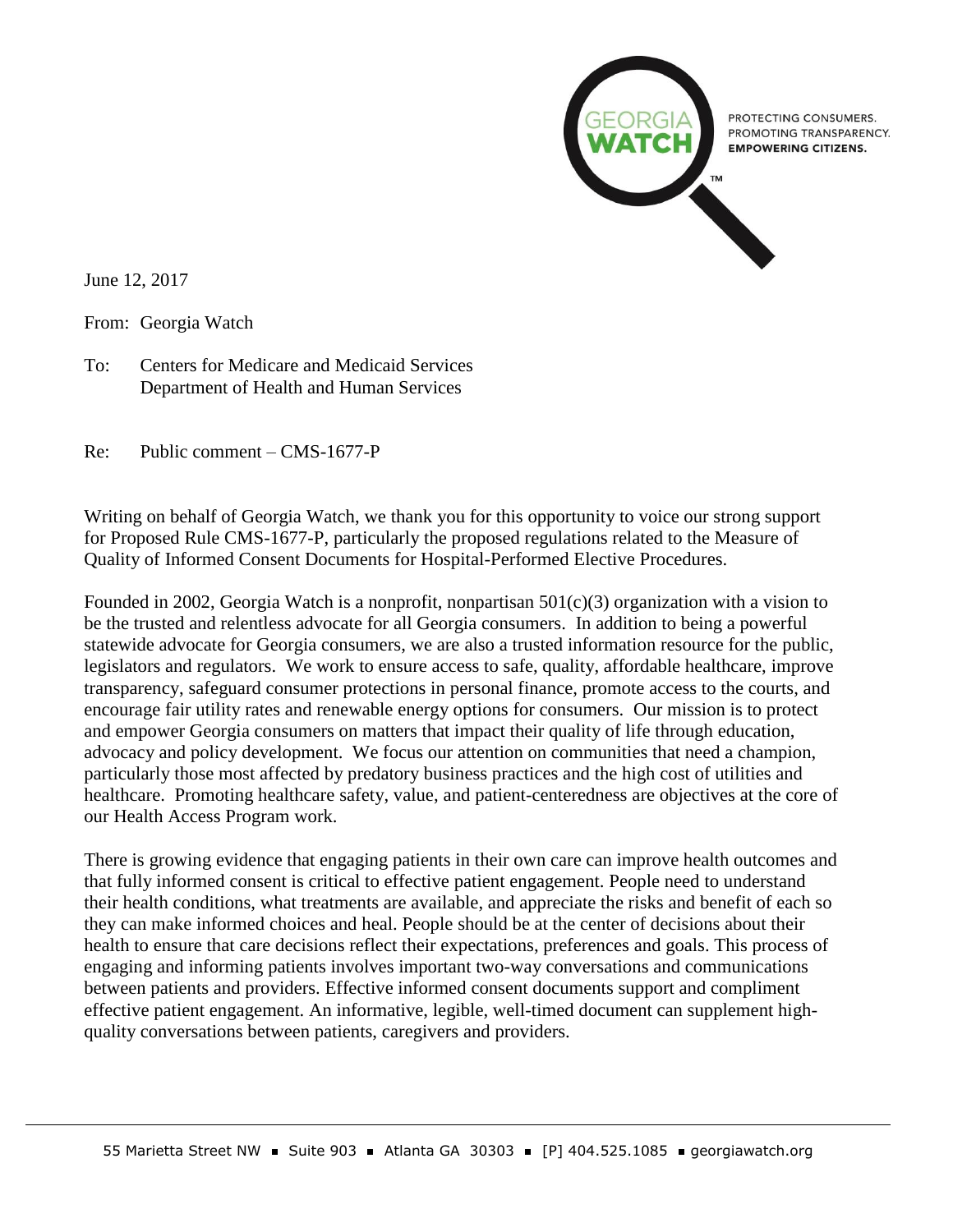PROTECTING CONSUMERS. PROMOTING TRANSPARENCY. **EMPOWERING CITIZENS.** 

Unfortunately, as pointed out in the proposed rule, too often informed consent documents are unintelligible, offer little information that is important to patients, and are given just before treatment is provided when patients are vulnerable, allowing no time for questions, understanding or reflection before signing. Often, the importance of informed consent is understood too narrowly. It is viewed only as a tool to prevent a consumer from having something done to them *without their permission*. However, informed consent, when fully understood, plays a much more expansive role. It should be viewed as a tool to ensure a fully informed shared decision-making process in which the consumer can *proactively identify the best course of action from all the relevant options* and then consent.

As new value-based payment models that could include incentives to steer patients away from more costly treatment options become widely adopted in Medicare and across the health system, informed consent becomes even more important. We are particularly pleased at proposed standards that informed consent documents should include both the benefits and risks of treatment as well as a description of alternative treatment options. **We further recommend that CMS strengthen this regulation, either in the rule or through subregulatory guidance, by being more prescriptive about the content and form of the description of alternative treatments.** That content should include comparative benefits and risks (i.e. the alternatives compared to the recommended treatment) and disclosure of any financial incentives in place. The alternative treatments disclosures should be provided in writing, even if only in a brief summary confirming the options, their major comparative benefits/risks, and the existence of financial incentives (if applicable).

If adopted, the proposed quality measure included in proposed rule CMS-1677-P will ensure that patients have the information they need to make the best decisions for themselves and their families. It will also serve as an important tool to support shared decision making and patient-centered care.

First, we want to commend CMS for the process used to develop the informed consent document measure proposal. Patients, family caregivers, and advocates were formally engaged from the beginning and all through the measure's development. Input from consumers who struggle to access care allowed the developers to better understand what features were critical to include and which were less salient for patients. Feedback on the draft measure allowed researchers to hone the measure and ensure it is effective.

The scoring standard includes a limited number of critical, appropriate elements to an effective informed consent document including:

- Common language descriptions of the procedure
- How it will be performed so patients understand what is coming without surprises
- The reason for the treatment so they understand the goal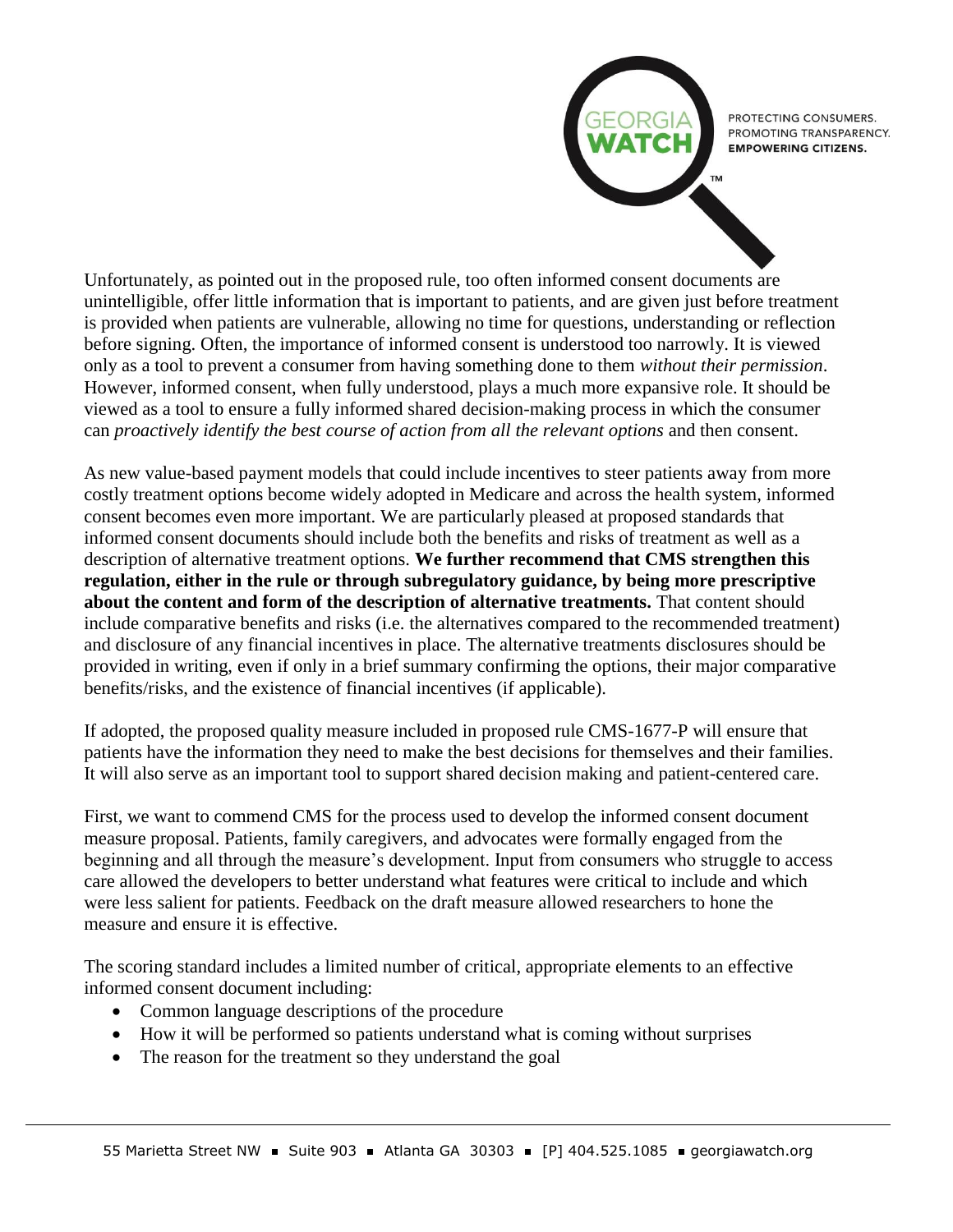

PROTECTING CONSUMERS. PROMOTING TRANSPARENCY. **EMPOWERING CITIZENS.** 

- Specifics about what benefits are intended, so they understand how it will help them
- Risks are explicit so patients are aware of the potential for harm
- Alternatives to the treatment are disclosed so patients are engaged in the decision
- Typed rather than hand-written descriptions, improving readability
- Signed at least a day before the procedure so patients have time to consider their decision and ask questions

The scoring standard reflects a minimum list of features critical for informed consent, but it is an important first step toward improving documents and an important support to effective patient engagement. **We strongly recommend that CMS preserve all of these criteria in the final regulation**.

We are concerned that the proposed threshold score of ten out of twenty points is too low. This allows a passing grade for a hospital with informed consent documents that are given to patients on the day of treatment/surgery and do not include the risks and benefits of the procedure or any alternative treatment options (if the documents score at least ten points in other areas)**.** We recommend a higher bar for meeting the standards of the measure instead of scaling expectations higher over time. While the measure is new to hospitals, carefully scrutinized and validated consent procedures are not. Consent is a critical part of hospital operations, well understood in literature and heavily evaluated by hospital leaders and clinicians.

We understand the intent to raise the threshold over time and recognize the importance of not creating undue burden for hospitals. However, we think that a temporary lesser standard, which could misinform and/or harm patients, is unnecessary since, unlike many other quality metrics that require staff behavioral change (e.g. washing hands between patients), improvements to a standard document can be made more quickly. Changing that singular document at multiple intervals to improve the score requires unnecessary repeated corporate and legal review for hospitals and may also confuse providers (and patients). Setting the threshold at a higher level from the beginning better serves both patients and hospitals.

Furthermore, we recommend that a mechanism be put in place to ensure patient satisfaction with the process for gathering signatures on the consent form and that a longer interval of time between signature and elective procedure is adopted. The current measure gives credit for 24 hours; for the gold standard in shared decision-making, the standard should be longer and that is where credit should be awarded.